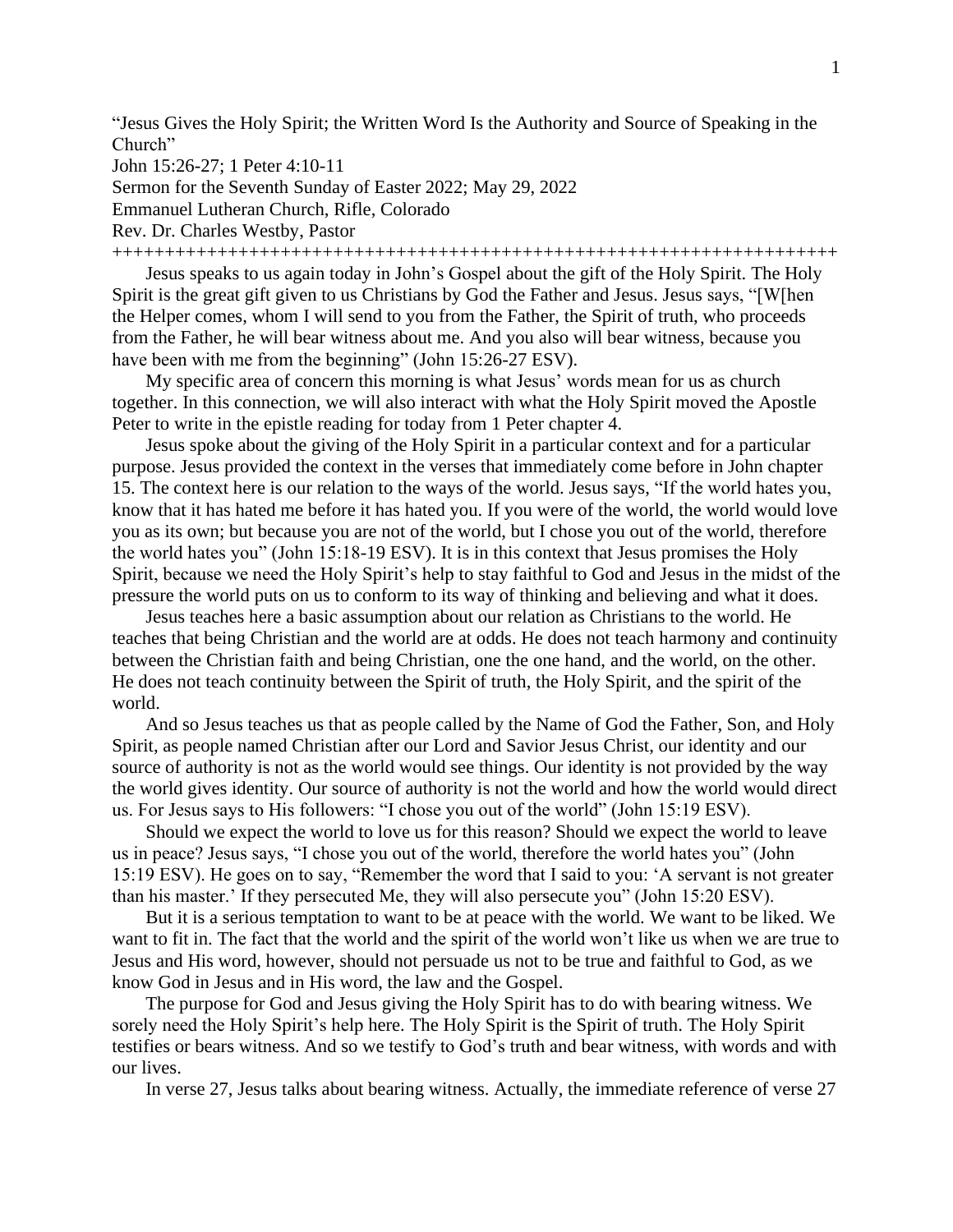is the Apostles themselves, when Jesus says: "And you also will bear witness, because you have been with me from the beginning" (John 15:27 ESV). The phrase "because you have been with me from the beginning" defines who Jesus means by "you" when He says "and *you* also will bear witness." We were not with Jesus from the beginning, but the Apostles were. So the "you" there is the Apostles. In other words, the immediate reference of the "you" there is not you and me.

This is vitally important because the Apostles had the special mission in God's kingdom of being eye-witnesses to Jesus Himself: who he is; what He said; what He did. They also had the special calling of proclaiming what they saw and heard to anyone who would hear. Then they also had the special calling of being the source of the written testimony to Jesus and what He said and did. The written testimony is vitally important because it is the only way the church you and I—can have the voice and testimony of the apostles down through the ages.

This written testimony is the voice and testimony of eye-witnesses—it is eye-witness testimony. But not only were they eye-witnesses. They were also the instruments of the Holy Spirit's inspiration so that they could write their testimony for us. Apart from the Spirit of the truth, they could not have born witness and testified to Jesus and the truth in Him, that Jesus is truth (John 14:6). But the Spirit was given to them and so they testified. They testified in speech. They testified in writing, which writing we have today. They did these things inspired by the Spirit.

This is all to say that the church is apostolic. This means that we speak and teach and live according to the preaching, teaching, and writing of the Apostles. We also add the prophets here since the Apostle Peter says that "it was the Spirit of Christ in the prophets that talked beforehand about the sufferings of Christ and His resurrection and ascension (1 Peter 1:11). We add the prophets because they give us absolutely necessary teaching and understanding of God that provides the framework for understanding human nature and the world, as well as the Gospel. And so the Spirit is given so that you have the testimony, so that "though you have not seen [Jesus], you love him;" So that, though you do not now see him, you believe in him and rejoice with joy that is inexpressible and filled with glory, obtaining the outcome of your faith, the salvation of your souls" (1 Peter 1:8-9).

But we can also say that Jesus' words about bearing witness refer in a secondary way to us, for we too bear witness according to the strength and attitude of the soul that the Spirit works in us. This attitude of the soul is repentance, faith, humility, and being shaped by God's word in what we believe and think. This leads us to what the Apostle Peter said with respect to service in the church. Being moved by the Spirit of truth, he said this: "If anyone speaks, [let him or her speak] as the oracles of God" (1 Peter 4:11).

Peter uses the word "logion" here in Greek, which is translated by the ESV as "oracles." It can also just be simply translated as the word of God, and this is really what it means: If anyone speaks, let that person speak according to the word of God. This is as it says in Psalm 138:2, a Psalm written by King David, where the word "logion" is used: "I will bow down toward Your holy temple," David says, "and give thanks to Your name for Your lovingkindness and Your truth; For You have magnified Your *word* according to all Your name" (Psalm 138:2 ESV).

Peter's point is that the standard, source, and inspiration of speaking in the church is the word of God, so that, when speaking is done in the church, it is inspired by, determined by, judged by, and consistent with the word of God; so when speaking is done in the church it is strengthened, inspired, and given by the Helper, the Spirit of truth. There is no authority in the church to speak otherwise than according to the word of God. This is how the Spirit would have